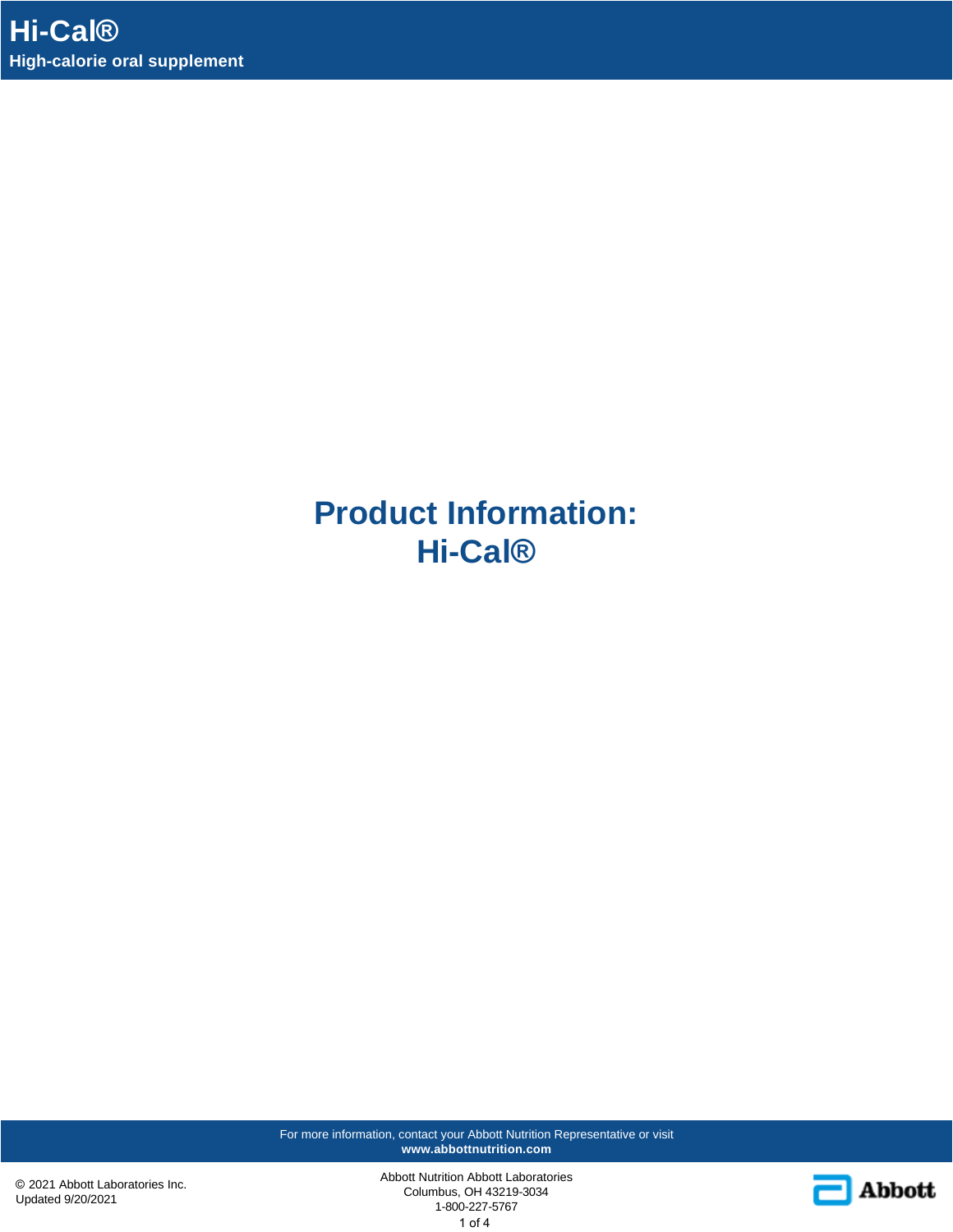- 1 H-CAL is a high-calorie oral supplement fortified with vitamins and minerals.
- l For oral use only.
- l Use under medical supervision.
- l 2 Cal/mL.
- l Vanilla flavor, ready to serve.
- 1 1-L plastic bottle is reclosable.
- l Kosher.
- l Halal.
- l Gluten-free.
- l Suitable for lactose intolerance.
- l Provides at least 20% of the RDIs for 18 essential vitamins and minerals in 8 fl oz; great for Med-Pass programs.

### **Safety Precautions**

- l Not for tube feeding.
- l Not for IV use.
- l Not suitable for people with galactosemia.

## **Ingredients**

#### **Liquid Vanilla:**

Water, Corn Syrup Solids, Sodium Caseinate, Corn Oil, Corn Maltodextrin, Sugar. Less than 0.5% of: Potassium Citrate, Calcium Caseinate, Magnesium Chloride, Natural and Artificial Flavors, Calcium Phosphate, Soy Lecithin, Sodium Citrate, Ascorbic Acid, Choline Chloride, Potassium Hydroxide, Zinc Sulfate, Ferrous Sulfate, dl-Alpha-Tocopheryl Acetate, Niacinamide, Calcium Pantothenate, Manganese Sulfate, Copper Sulfate, Thiamine Hydrochloride, Pyridoxine Hydrochloride, Vitamin A Palmitate, Riboflavin, Folic Acid, Chromium Chloride, Biotin, Sodium Molybdate, Potassium Iodide, Sodium Selenate, Phylloquinone, Vitamin D3, and Vitamin B12.

**Allergens:** Contains milk and soy ingredients.

### **Availability**

| <b>List Number</b> | ltem                                            |
|--------------------|-------------------------------------------------|
| 58253              | Hi-Cal Vanilla / 33.8 fl oz (1 L) Bottle / 8 ct |



For more information, contact your Abbott Nutrition Representative or visit **www.abbottnutrition.com**

Abbott Nutrition Abbott Laboratories Columbus, OH 43219-3034 1-800-227-5767 2 of 4

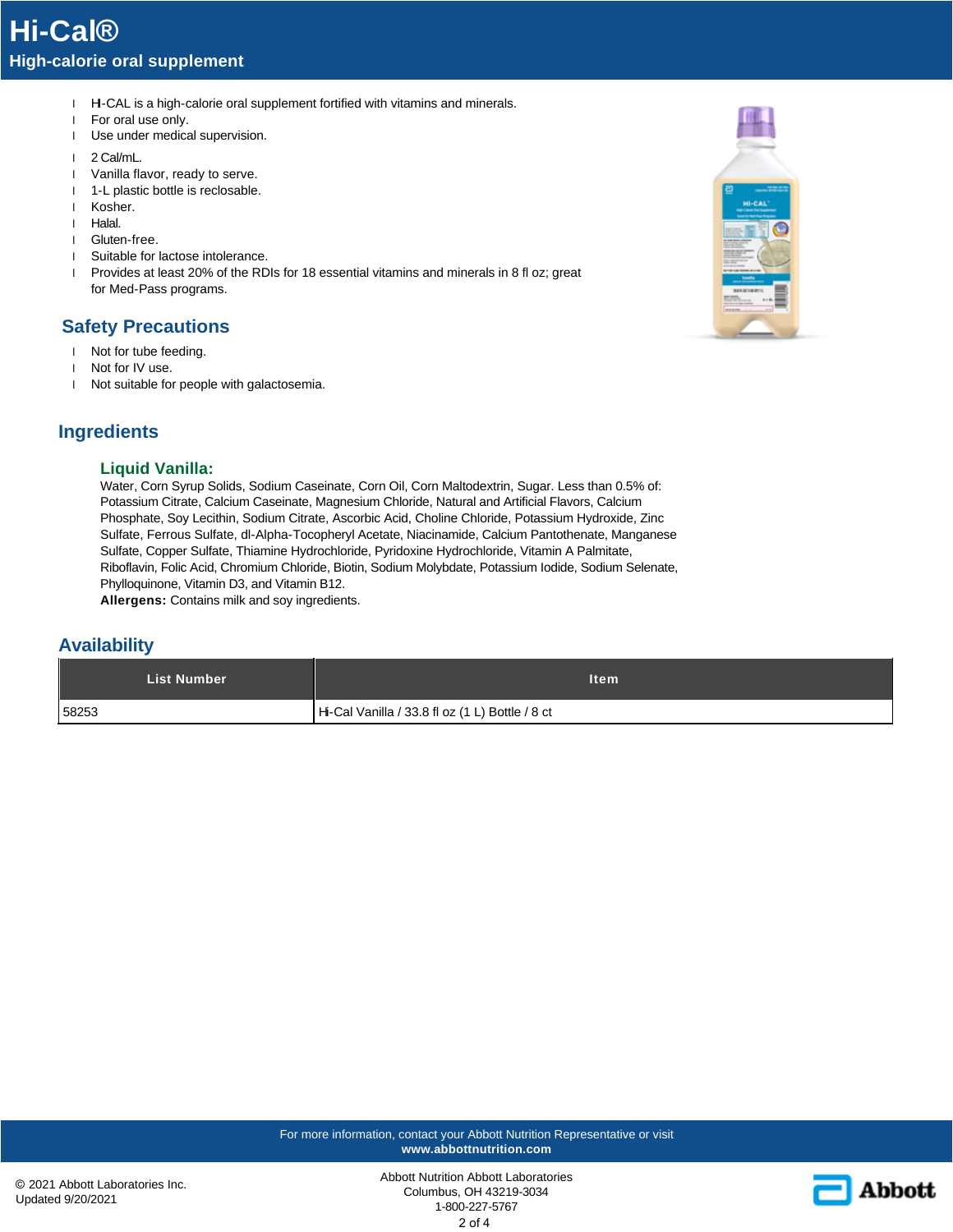# **Nutrition Information - Liquid Vanilla**

|                             | 8 fl oz (237 mL)        |            |
|-----------------------------|-------------------------|------------|
|                             | Value                   | %RDI / %DV |
| Calories                    | 475                     |            |
| Protein, g                  | 19.8                    |            |
| Fat, g                      | 21.2                    |            |
| Carbohydrate, g             | 51.3                    |            |
| Total Sugars, g             | 11                      |            |
| Added Sugars, g             | $10$                    |            |
| Water, g                    | 166                     |            |
| Vitamin A, mcg RAE          | 300                     |            |
| Vitamin D, mcg              | $\sqrt{2}$              |            |
| Vitamin E, mg               | 4.1                     |            |
| Vitamin K, mcg              | 16                      |            |
| Vitamin C, mg               | 12                      |            |
| Folate, mcg DFE             | 133                     |            |
| Folic Acid, mcg             | 80                      |            |
| Thiamin (Vitamin B1), mg    | 0.3                     |            |
| Riboflavin (Vitamin B2), mg | 0.34                    |            |
| Vitamin B6, mg              | 0.4                     |            |
| Vitamin B12, mcg            | $1.2$                   |            |
| Niacin, mg NE               | $\overline{\mathbf{4}}$ |            |
| Choline, mg                 | 53                      |            |
| Biotin, mcg                 | 60                      |            |
| Pantothenic Acid, mg        | $\overline{2}$          |            |
| Sodium, mg                  | 345                     |            |
| Potassium, mg               | 580                     |            |
| Chloride, mg                | 340                     |            |
| Calcium, mg                 | 200                     |            |
| Phosphorus, mg              | 200                     |            |
| Magnesium, mg               | $80\,$                  |            |
| lodine, mcg                 | $30\,$                  |            |
| Manganese, mg               | $\mathbf{1}$            |            |
| Copper, mg                  | 0.4                     |            |
| Zinc, mg                    | 4.5                     |            |
| Iron, mg                    | $3.6\,$                 |            |
| Selenium, mcg               | 14                      |            |
| Chromium, mcg               | 24                      |            |
| Molybdenum, mcg             | 30                      |            |

For more information, contact your Abbott Nutrition Representative or visit **www.abbottnutrition.com**

© 2021 Abbott Laboratories Inc. Updated 9/20/2021

Abbott Nutrition Abbott Laboratories Columbus, OH 43219-3034 1-800-227-5767 3 of 4